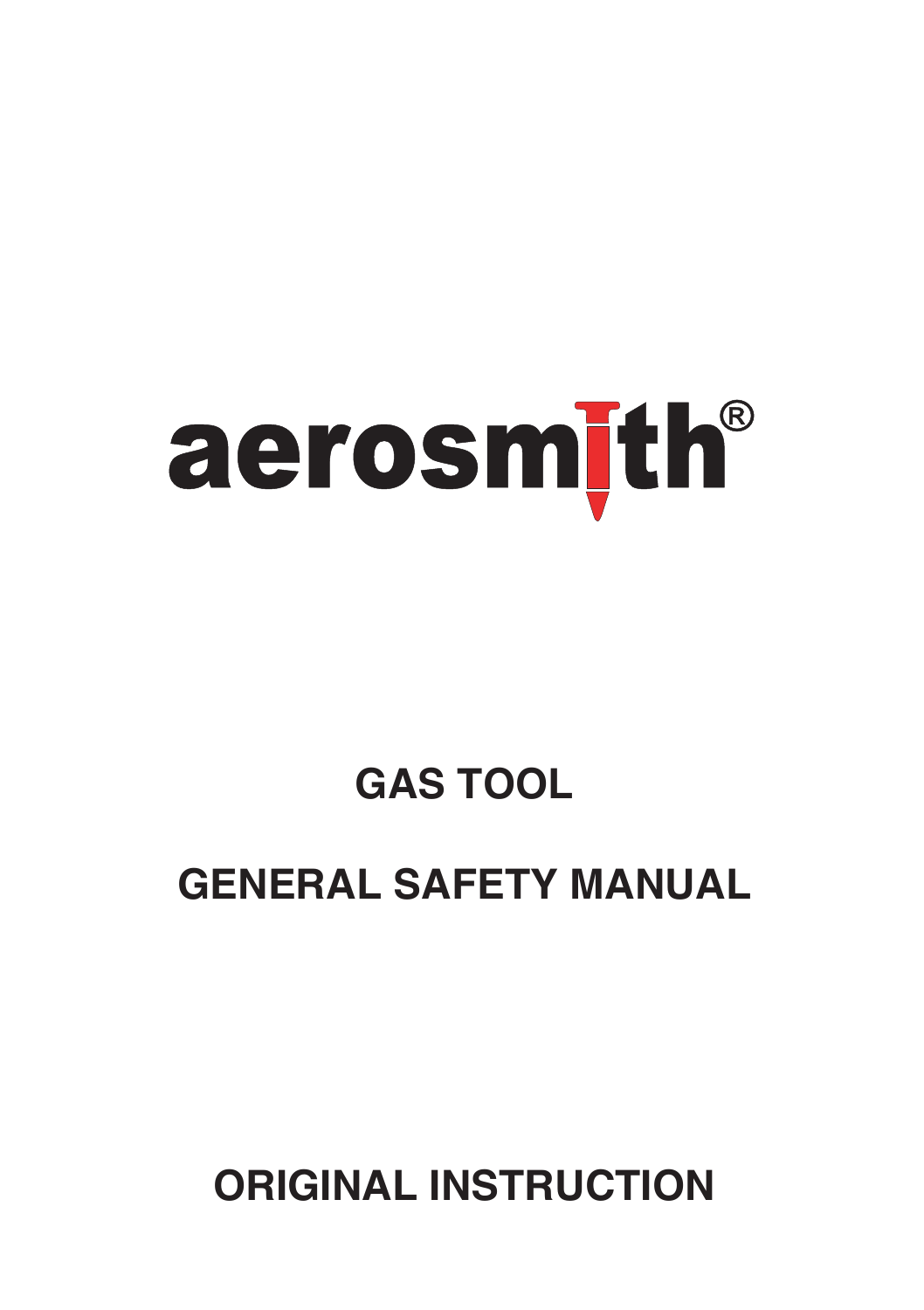

## **1. GENERAL SAFETY INSTRUCTIONS**

This appliance is not intended for use by person (including children) with reduced physical, sensory and mental capabilities. or lack of experience and knowledge, unless they have been given supervision or instruction concerning use of the appliance by a person responsible for their safety.

Children should be supervised to ensure that they so not play with the appliance.

This appliance can be used by children aged from 18 years and above and persons with reduced physical, sensory or mental capabilities or lack of experience and knowledge if they have been given supervision or instruction concerning use of the appliance in a safe way and understand the hazards involved.

Children shall not play with the appliance.

Cleaning and user maintenance shall not be made by children without supervision.



**WARNING:** READ ALL SAFETY WARNINGS AND ALL INSTRUC-**TIONS** 



TO REDUCE THE RISK OF IN-JURY, READ THE INSTRUCTION MANUAL BEFORE USE.

## **A. THE USE OF INTERNAL COMBUSTION, GAS OPERATED NAILER TOOL**



**DANGER !** THE TOOL MUST NOT USED IN A COMBUSTIBLE ENVIRONMENT OR CONFINED SPACE.



**WARNING !** CHECK THE SAFETY YOKE IS FUNTIONAL ON EVERY OPERATION. It must reliably return to its starting position.



**WARNING !** KEEP TOOL AWAY FROM SMOKE AND FIRE.



WEAR EAR PROTECTION



WEAR EYE PROTECTION



USE PROTECTIVE HANDWEAR

The **Aerosmith Fastening Systems Gas Nailer** is referred to as "tool" in this general safety instruction. **Aerosmith Fastening Systems** is referred to as "manufacturer" in this general safety instruction.

### **Introduction**

- Only those fasteners which are specified in the operating instructions shall be used in the tool. The tool, the fastener, the fuel cell and the battery specified in the operating instructions are to be considered as one unit safety system.

- Only spare parts specified by the manufacturer or his authorized representative shall be used in the service or repair of the tool.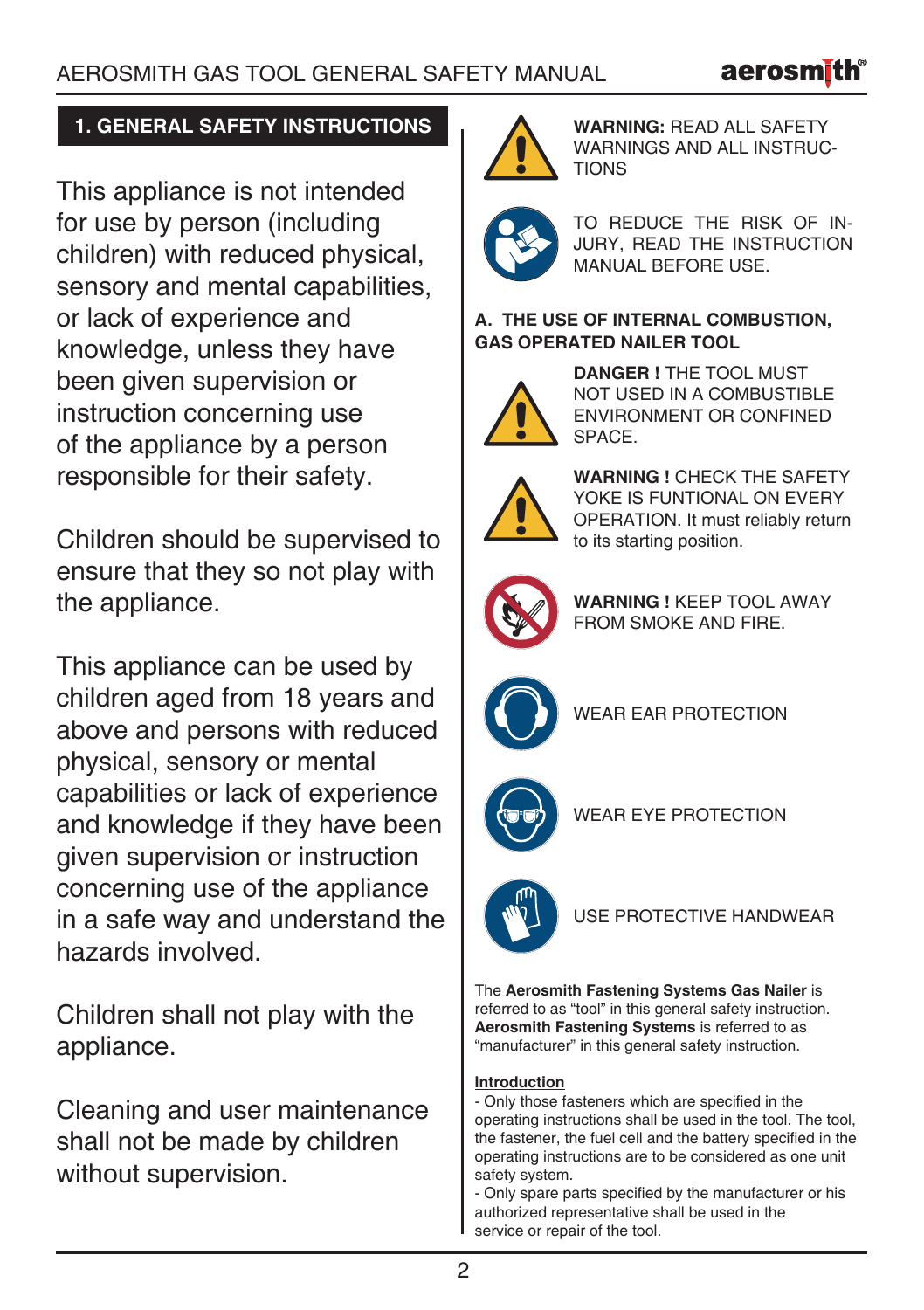

- Repairs shall be carried out only by the manufacturer or his authorized representative.

- Keep the tool, fasteners, fuel cell, battery and charger out of the reach of children.

#### **Safety of the Fastener Driving Tool**

- Check prior to each operation that the safety mechanism is functioning properly. Rectify any loose fasteners or defects on the tool before use.

- Only use the tool for nailing application for which it was designed.

- It is not permitted to make any modification to the tool. fuel cell or battery, other than those specified by the manufacturer.

If the tool is weakened or damaged by: punching or engraving; modification not authorized by the manufacturer; guiding against templates made of hard material; dropping or pushing across the floor; use as a hammer; apply excessive force of any kind; it should be taken to service and inspect by the manufacturer or authorized agents.

- Operator should carry out regular maintenance (cleaning and lubrication) in accordance with the operation manual to keep the tool in good working order.

- The fastener driving tool should be serviced properly and at regular intervals in accordance with the operation manual.

#### **Safety at work**

**WARNING! Always assume the tool is loaded.** Never point any tool at yourself or at any other person.

- Make sure the workplace is clean and well lit.

- Stay alert, watch what are you doing, and use common sense when operating the tool. Do not use tool while tired or under the influence of drugs, alcohol, or medication.

- The tool must be carried pointed downward while moving locations. Never carry the tool with your finger on the trigger.

- Never press your hand on the front of the tool. The tool must be operated only when it is in contact with the material to be fixed.

- The operator must be in a stable position when using the tool. Operate the tool in the manner that should the tool recoil, there is no risk of injury to the operator. - When using the tool, the operator and any bystanders must wear appropriate eye and ear protection.

- When not in use, remove the battery, fuel cell and fasteners, return the fastener follower to quide locking position, and return the tool to its carrying case.

#### **Safety for Handling Fasteners**

- Do not load the fasteners with the trigger and/or workcontacting element pressed.

- Ensure that you use the correct length of fastener with the depth adjuster correctly set, so that nails do not protrude when a fixing is made.

- Do not drive fasteners on top of other fasteners.

- Never drive fasteners into free space or areas with concealed hazards. This will avoid a hazard caused by free flying fasteners and excessive strain of the tool. Take particular care when nailing close to edges as fasteners can break-out and deflect out of the substrate. - If tool jams or misfires, always remove the battery and fuel cell prior to examination of the tool. If the problem persists stop operating the tool, unload the fasteners, and contact the manufacturer or authorized agents for service.

#### **Safety for Gas-operated Nailer Tool**

- The tool must not be used in a combustible environment.

- The tool must be used in well-ventilated areas. Exhaust gases in a confined space can be hazardous. Do not use the tool outside in the rain or where excessive moisture in present.

- Keep the tool from heat sources as thepressurized fuel cell could be damaged.

- Do not smoke when handling the fuel cell.
- Keep away from your face and eyes. Do not inhale its content.

The temperature of the tool may increase depending on the firing frequency. Observe the maximum cycle rates given in the operating instructions.

### **B. THE USE OF FUEL CELL**



**DANGER !** KEEP FUEL CELL AWAY FROM SMOKE AND FIRE



**WARNING !** LIQUID GAS CAN CAUSE INJURY IN THE CONTACT WITH THE SKIN OR EYES



**WARNING !** FUEL CELL CON-TENTS ARE EXTREMELY FLAM-MABI<sub>F</sub>



WEAR EYE PROTECTION



#### USE PROTECTIVE HANDWEAR

#### **Introduction**

The fuel cell is an aerosol product corresponding to the 2008/47/EC regulations. It contains:

- Liquefied hydrocarbon gases (Butane & Propane).
- Lubricant to help tool work smooth.

#### **Safety for Handling Fuel Cell**

- The fuel cell is always pressurized with propellant to sustain the fuel supply to the metering valve, even if the fuel is used up. Its contents are extremely flammable.